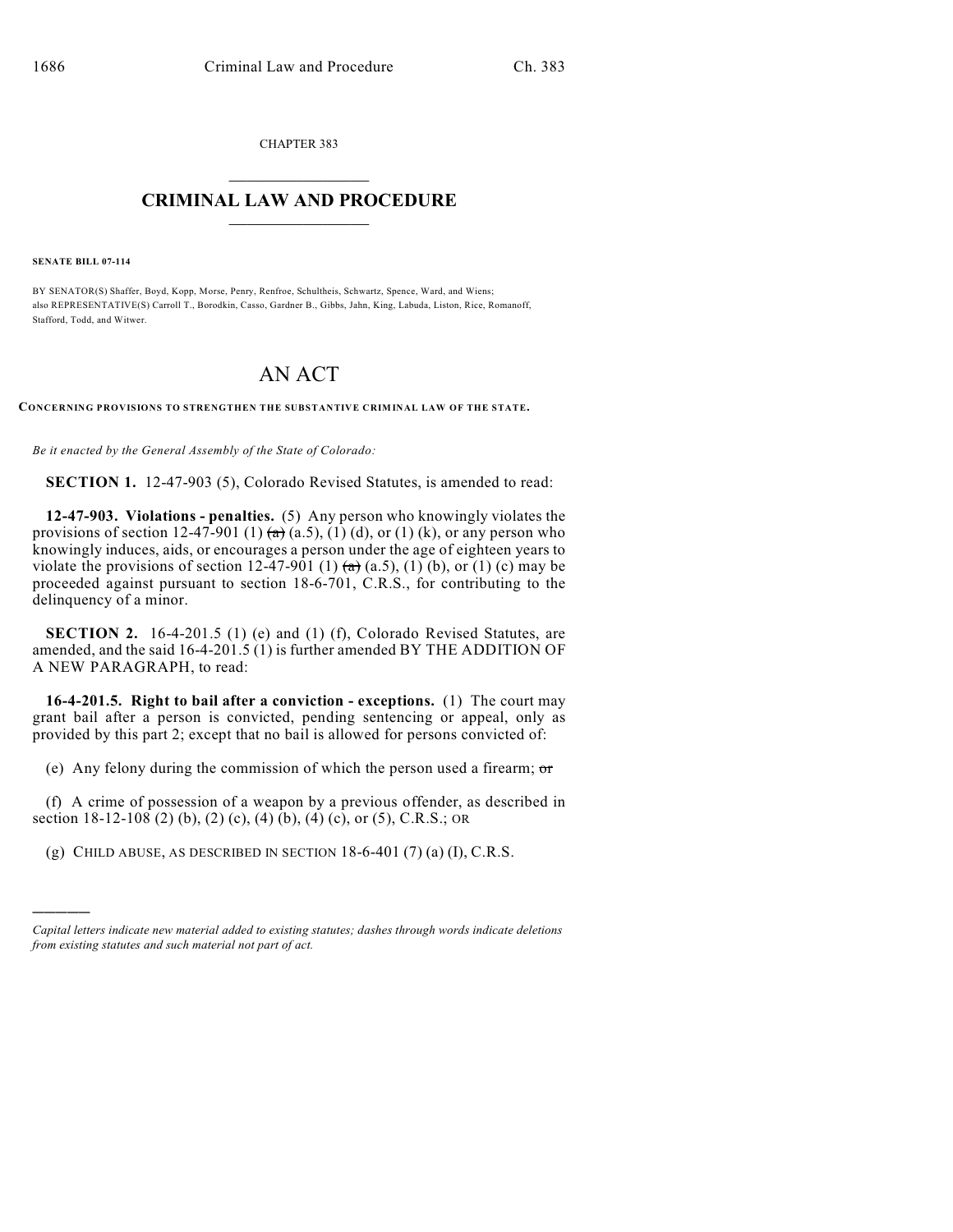**SECTION 3.** 16-22-103 (1), Colorado Revised Statutes, is amended to read:

**16-22-103. Sex offender registration - required - applicability - exception.** (1) Effective July 1, 1998, the following persons shall be required to register pursuant to the provisions of section 16-22-108 and shall be subject to the requirements and other provisions specified in this article:

(a) Any person who was convicted on or after July 1, 1991, in the state of Colorado, of an unlawful sexual offense, as defined in section 18-3-411 (1), C.R.S., or enticement of a child, as described in section 18-3-305, C.R.S., OR INTERNET LURING OF A CHILD, AS DESCRIBED IN SECTION 18-3-306, C.R.S.;

(b) Any person who was convicted on or after July 1, 1991, in another state or jurisdiction, including but not limited to a military or federal jurisdiction, of an offense that, if committed in Colorado, would constitute an unlawful sexual offense, as defined in section  $18-3-411$  (1), C.R.S., or enticement of a child, as described in section 18-3-305, C.R.S., OR INTERNET LURING OF A CHILD, AS DESCRIBED IN SECTION 18-3-306, C.R.S.; and

(c) Any person who was released on or after July 1, 1991, from the custody of the department of corrections of this state or any other state, having served a sentence for an unlawful sexual offense, as defined in section  $18-3-411$  (1), C.R.S., or enticement of a child, as described in section 18-3-305, C.R.S., OR INTERNET LURING OF A CHILD, AS DESCRIBED IN SECTION 18-3-306, C.R.S.

**SECTION 4.** 18-1-503.5 (1), Colorado Revised Statutes, is amended to read:

**18-1-503.5. Principles of criminal culpability.** (1) If the criminality of conduct depends on a child's CHILD being younger than eighteen years of age and the child was in fact at least fifteen years of age, it shall be an affirmative defense that the defendant reasonably believed the child to be eighteen years of age or older. THIS AFFIRMATIVE DEFENSE SHALL NOT BE AVAILABLE IF THE CRIMINALITY OF CONDUCT DEPENDS ON THE DEFENDANT BEING IN A POSITION OF TRUST.

**SECTION 5.** 18-3-302 (4), Colorado Revised Statutes, is amended to read:

**18-3-302. Second degree kidnapping.** (4) (a) UNLESS IT IS A CLASS 2 FELONY UNDER SUBSECTION (3) OF THIS SECTION, second degree kidnapping is a class 3 felony if any of the following circumstances exist:

(I) The kidnapping is accomplished with intent to sell, trade, or barter the victim for consideration; or

(II) If the kidnapping did not include sexual assault or robbery, but THE KIDNAPPING is accomplished by the use of a deadly weapon or any article used or fashioned in a manner to cause a person to reasonably believe that the article is a deadly weapon; or

(III) If The kidnapping is accomplished by the perpetrator representing verbally or otherwise that he or she is armed with a deadly weapon.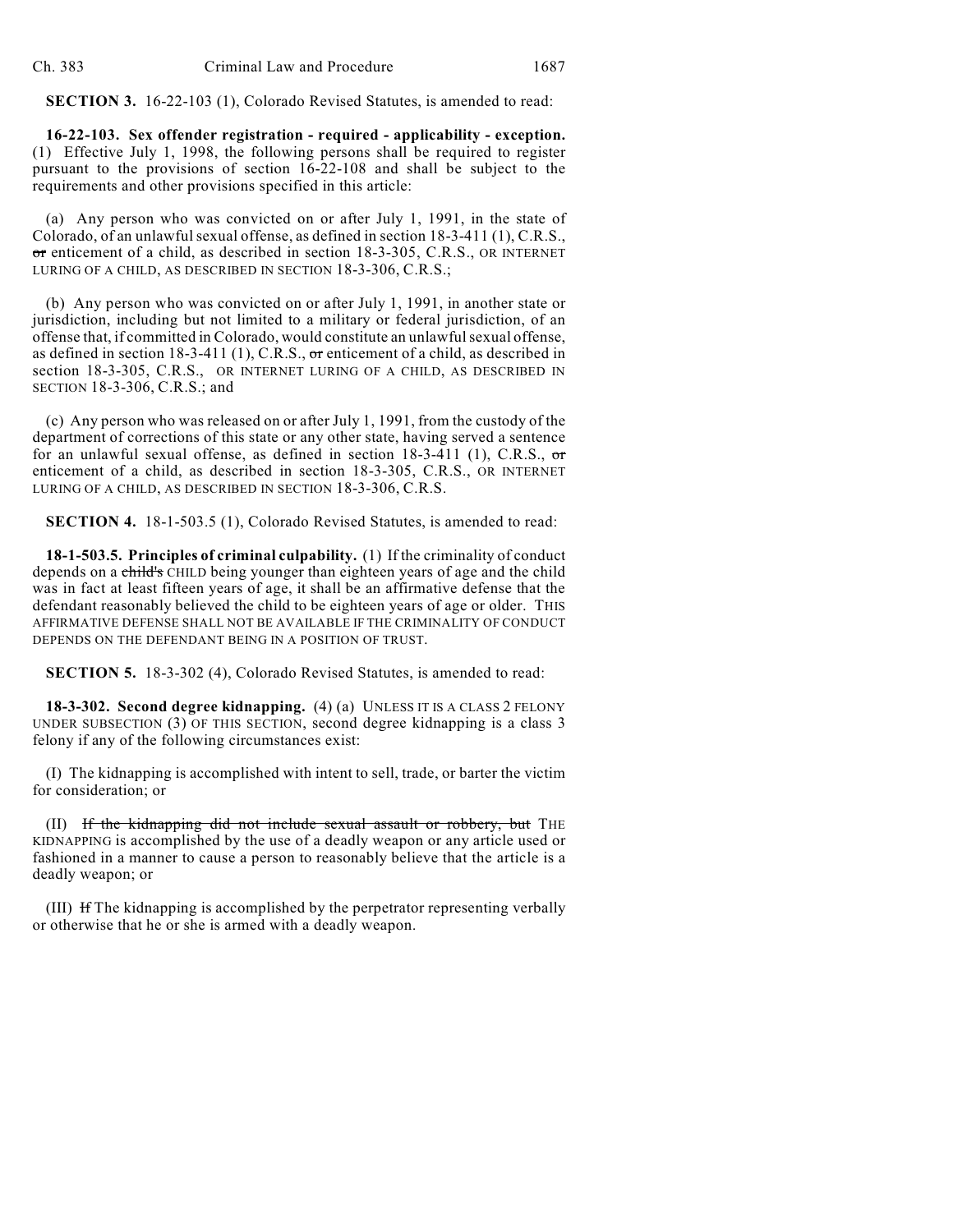(b) A defendant convicted pursuant to OF SECOND DEGREE KIDNAPPING COMMITTED UNDER ANY OF THE CIRCUMSTANCES SET FORTH IN this subsection (4) shall be sentenced by the court in accordance with the provisions of section 18-1.3-406.

**SECTION 6.** 18-12-101 (1) (e), Colorado Revised Statutes, is amended to read:

**18-12-101. Definitions.** (1) As used in this article, unless the context otherwise requires:

(e) "Gravity knife" means any knife that has a blade released from the handle or sheath thereof by the force of gravity or the application of centrifugal force. that when released is locked in place by means of a button, spring, lever, or other device.

**SECTION 7.** 18-24-101 (2) (b) and (2) (c), Colorado Revised Statutes, are amended, and the said 18-24-101 (2) is further amended BY THE ADDITION OF A NEW PARAGRAPH, to read:

**18-24-101. Definitions.** As used in this article, unless the context otherwise requires:

(2) "Crime against a child" means any offense listed in section 18-3-411, or criminal attempt, conspiracy, or solicitation to commit any of those offenses, and any of the following offenses, or criminal attempt, conspiracy, or solicitation to commit any of the following offenses:

(b) Child abuse, in violation of section  $18-6-401$ ; or

(c) Contributing to the delinquency of a minor, in violation of section 18-6-701; OR

(d) INTERNET LURING OF A CHILD, IN VIOLATION OF SECTION 18-3-306.

**SECTION 8.** 18-3-306 (1) and (2), Colorado Revised Statutes, are amended to read:

**18-3-306. Internet luring of a child.** (1)  $\overrightarrow{A}$  person AN ACTOR commits internet luring of a child if the person ACTOR knowingly communicates a statement over a computer or computer network to a child PERSON WHO THE ACTOR KNOWS OR BELIEVES IS under fifteen years of age, describing explicit sexual conduct as defined in section 18-6-403 (2) (e), and, in connection with the communication, makes a statement persuading or inviting the child PERSON to meet the person ACTOR for any purpose, and the person ACTOR is more than four years older than the child PERSON OR THAN THE AGE THE ACTOR BELIEVES THE PERSON TO BE.

(2) It shall not be an affirmative A defense to this section that A MEETING DID NOT OCCUR.

(a) A meeting did not occur; or

(b) The child was actually a law enforcement officer posing as a child under